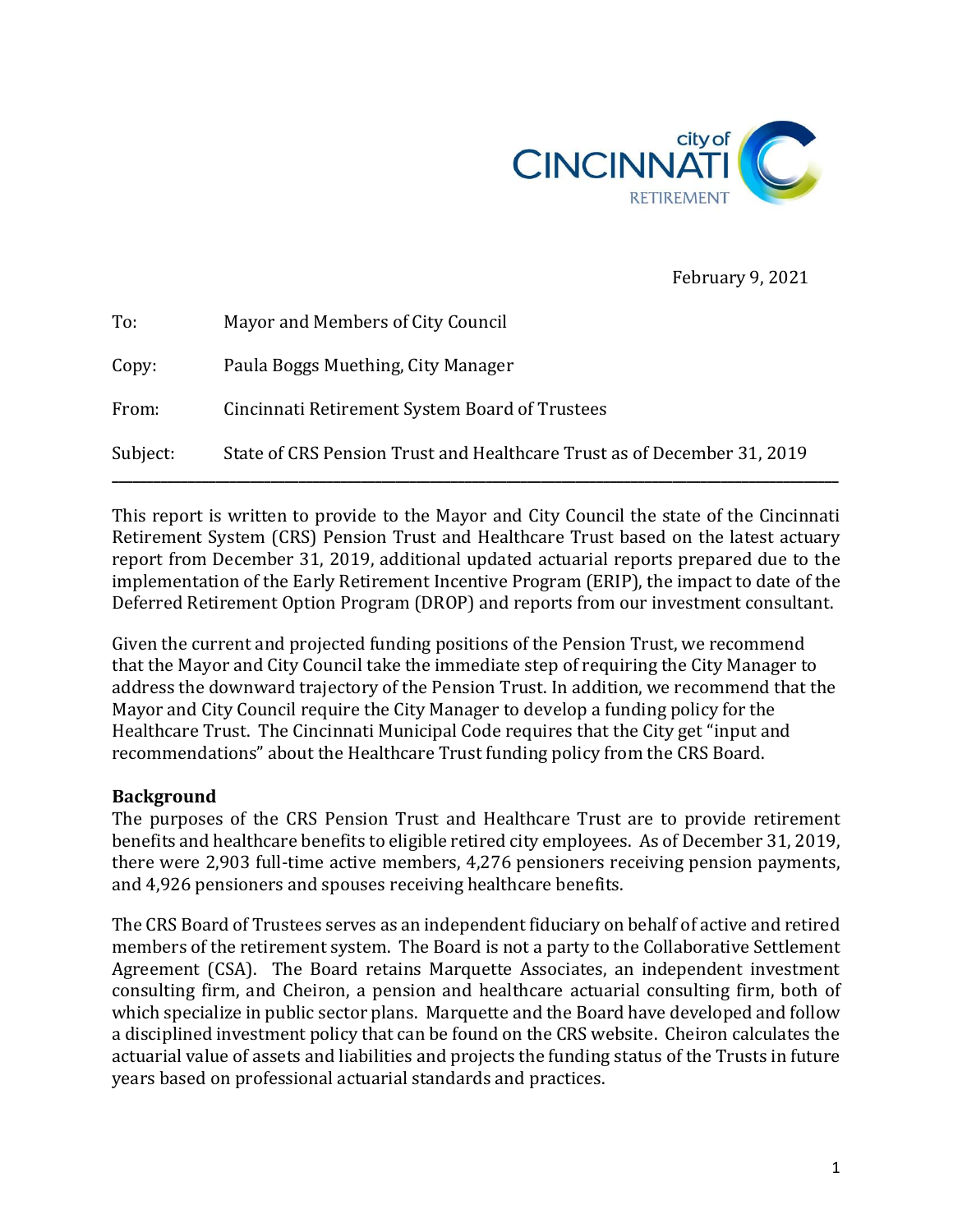The assumed investment rate of return and discount rate for calculating liabilities is 7.5% per year as prescribed in the CSA. The actual annualized market rate of return for the past 5 and 10 years as of December 31, 2020 was 8.8% and 8.0%, respectively.

As of December 31, 2019, the total combined actuarial value of assets for both Trusts was \$2.25 billion. The table below highlights the actuarial value of assets, liabilities, and funded ratios. The actuary will use the annual rate of return for 2020 of approximately 8.9% to complete the December 31, 2020 valuation report expected to be presented to the Board in June 2021.

| As of $12/31/19$ :   | Assets          | Liabilities     | <b>Funded Ratio</b> |
|----------------------|-----------------|-----------------|---------------------|
| <b>Pension Trust</b> | \$1.76 billion  | \$2.47 billion  | 71.2%               |
| Healthcare Trust     | \$488.0 million | \$376.6 million | 129.6%              |

# **Pension Trust**

The assumptions used in finalizing the CSA projected that the Pension Trust would be fully funded in 30 years. The status of the annual contributions and distributions is described below:

- The active employees contribute 9% of covered payroll to the Pension Trust as required by the CSA;
- The City contributes only the minimum rate per the CSA of 16.25% of full-time covered payroll to the Pension Trust. (The General Fund represents 37.5% of covered payroll and other non-general funds represent 62.5% of covered payroll);
- The Actuarially Determined Contribution (ADC) for the Pension Trust, as calculated by the actuary, is the annual contribution amount required to bring the Pension to a fully funded status in 30 years. The ADC as of 12/31/2019 was 30.67% of covered payroll for FYE 6/30/2021 compared to the City's contribution rate of 16.25%;
- Benefit payments and expenses have exceeded employer and employee contributions for several years placing CRSin the bottom quartile among other public pension funds with negative cashflows.

After the CSA was finalized the following events occurred:

- Ordinance 336, which reflects changes made in finalizing the CSA that increased liabilities, was approved by City Council in 2016;
- Revisions to actuarial assumptions (e.g., longer life span of retirees) were made as recommended by the actuary and approved by the CRS Board.
- Annualized 5-year investment returns (2016 2020) were 8.8% vs. the assumed 7.5%.
- The City offered an ERIP in 2020 that provided two (2) additional years of service to participants.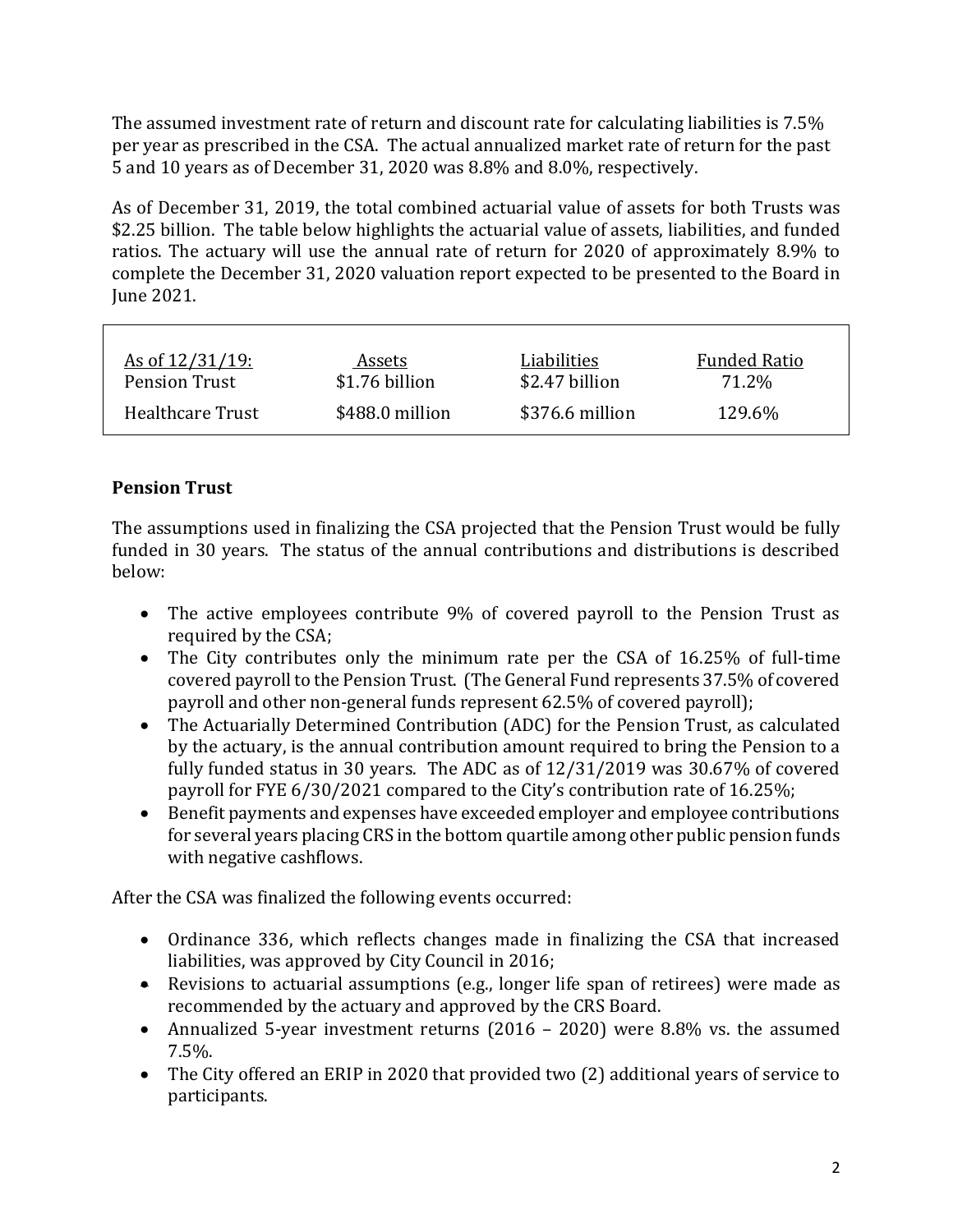• The DROP has added cost to CRS according to the actuary.

The actuary's latest revised funding progress for the Pension Trust, which includes the impact of the 2020 ERIP and DROP, projects an alarming decline in the funded ratio from 71% as of 12/31/2019 to 46% in 30 years, reaching a projected unfunded liability of \$1.5 billion. The graph reflects the City's minimum contributions of 16.25% of covered payroll for 30 years, in addition to \$2.7 million per year for the next 15 years to pay for the ERIP liabilities and assumes a 7.5% investment return for all future years.



#### **Healthcare Trust**

At the time of the CSA signing, the Healthcare Trust was fully funded, and the City was required per the CSA to establish a funding policy to keep the Trust fully funded over the lifetimes of its members. The City has yet to adopt a Healthcare Trust funding policy as required by the CSA and there have been no City contributions to the Trust since the CSA was signed. In the graph below, the bars represent liabilities and the lines represent assets before and after the ERIP.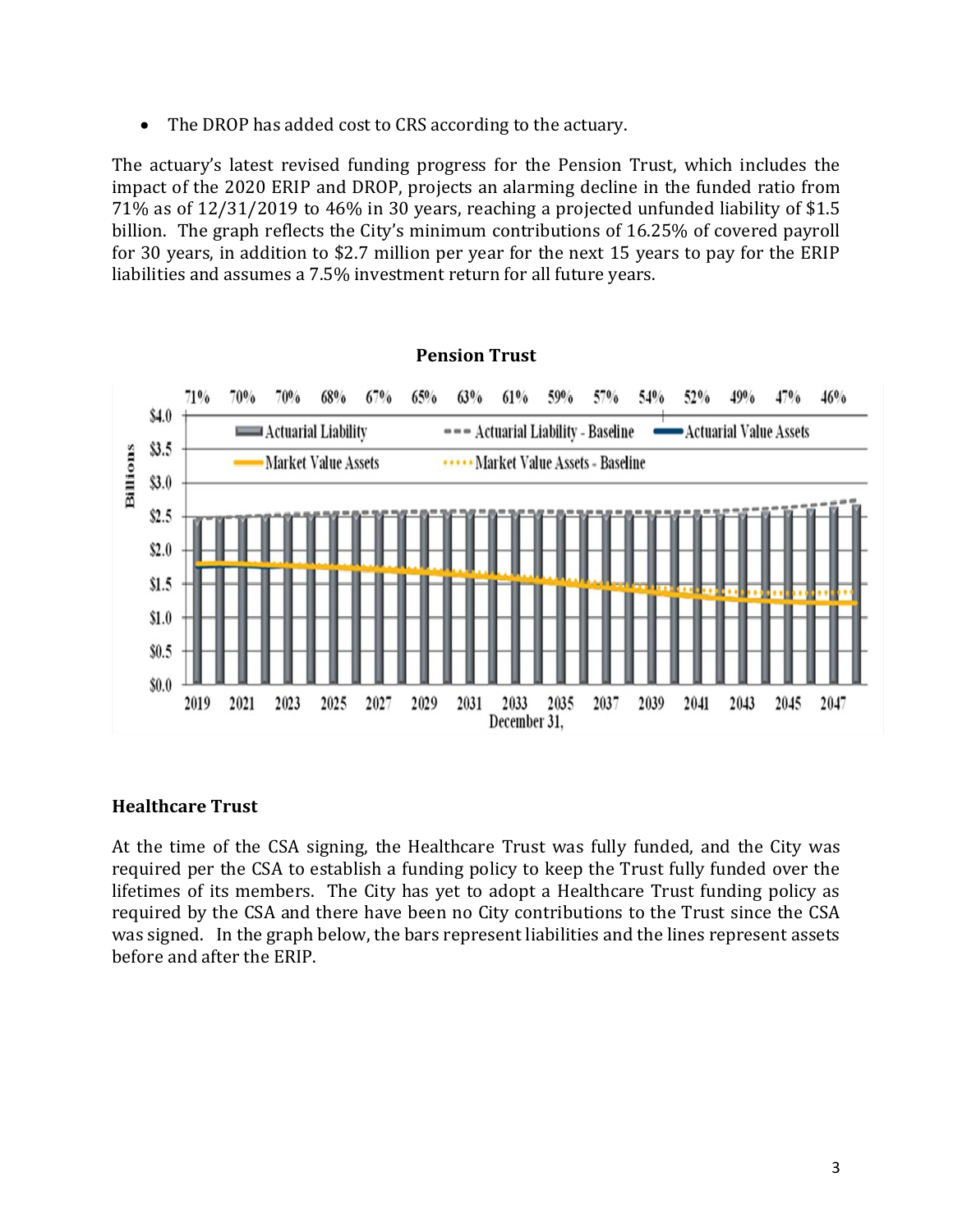

#### **Investment Performance**

While the simple conclusion may be to achieve higher returns or "invest our way out of this," CRS' investment performance has been solid relative to what the capital markets have provided. At the current level of historically low interest rates and modest economic growth, a 7.5% annualized return is a high hurdle and an optimistic assumption based on the investment consultant's analysis. Our investment policy and portfolio allocation are already among the more aggressive pension systems in our effort to achieve the 7.5% target with an acceptable level of risk.

Our portfolio is well diversified across asset class, sector, investment managers and securities. The Board has recently changed the asset allocation as shown below with the goal of full implementation in 2021. The change in allocation is expected to maintain the projected rate of return with less volatility.

| <u>Asset Class</u><br><b>Total Fixed Income</b> | Policy %<br>17.0% |
|-------------------------------------------------|-------------------|
| Total U.S. Equity                               | 27.5%             |
| Total Non-U.S. Equity                           | 23.0%             |
| <b>Risk Parity</b>                              | 5.0%              |
| Real Estate                                     | 7.5%              |
| Infrastructure                                  | 10.0%             |
| Private Equity                                  | 10.0%             |